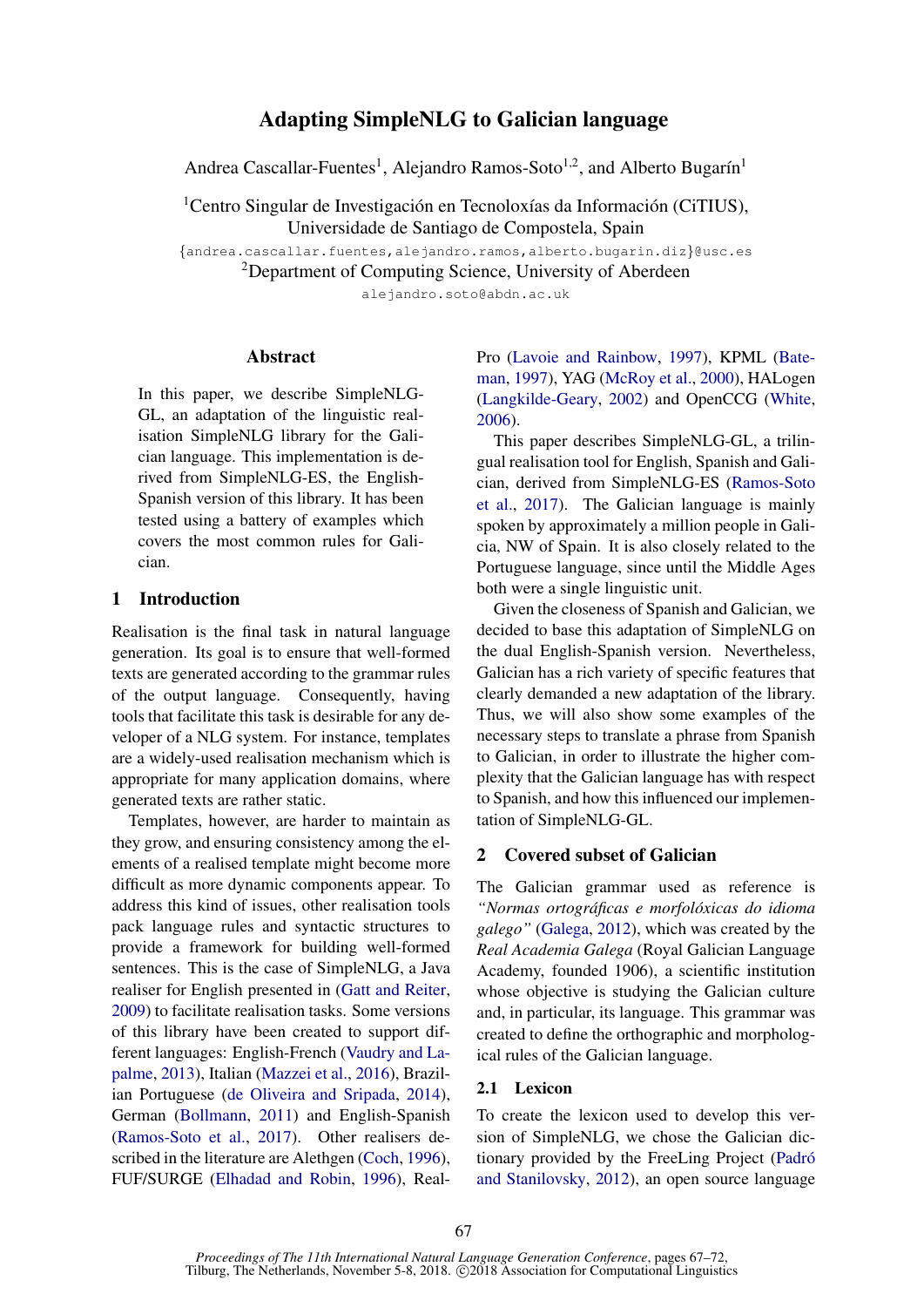analysis tool suite which provides some language analysis capabilities for a wide range of languages. This dictionary cannot be used directly by SimpleNLG, so we produced a compatible XML dictionary generated from the original file.

## 3 Features of the Galician language

In this section, we describe the most interesting features of the Galician language covered by the library, including syntax, orthography and morphology.

## 3.1 Syntax

## 3.1.1 Noun phrases

The structure of noun phrases is composed by a determiner, zero or one possessive, a noun and optionally one or more adjectives. When a phrase contains a possessive, in most cases it also includes a determiner (before). For instance, *"o meu fogar"* is translated as *"my home"* when *"o"* means *"the"*, *"meu"* means *"my"* (masculine) and *"fogar"* means *"home"*. Therefore, the literal translation is *"the my home"*. In a phrase with adjectives, the meaning of the phrase can slightly change depending on where the adjectives are placed (before or after the noun). Adjectives after the noun refer to features which were previously unknown by the speaker. However, if the adjective goes before the noun, the referred feature was already known. For instance, *"o novo fogar"* or *"o fogar novo"* mean *"the new home"*. To say *"his new home"* we can express it as *"o seu novo fogar"* or *"o seu fogar novo"*.

A specific feature when noun phrases are used as indirect objects is that a preposition *"a"*, which means *"to"*, is utilised before the phrase and a contraction is generated formed by that preposition and the phrase's determiner if applicable. For instance, *"Eu vin a Victoria"* means *"I saw Victoria"*. An example with contraction is *"Eu vin ao teu gato"*, translated as *"I saw your (male) cat"* when the preposition *"a"* and the masculine determiner *"o"* are contracted forming *"ao"*. Other example, with a feminine noun is *Eu vin á túa gata*" which means *"I saw your cat (female)"*.

## 3.1.2 Verb phrases

A general structure of verb phrases is composed by a subject, a verb and zero or more objects. However, in Galician there are sentences without a subject using the verb *"haber"* in its third person singular conjugation in the simple tense form *"hai"*,



<span id="page-1-0"></span>Figure 1: Steps to translate from Spanish to Galician language.

which means *"there is/are"*. For instance *"there is a cat on the tree"* would be expressed as *"hai un gato na arbore" ´* . Similarly, passive sentences are created adding the reflexive pronoun *"se"* connected to the verb and after it. For instance *"the event was cancelled"* can be expressed as *"cancelouse o evento"* (Figure [1\)](#page-1-0).

A feature of the Galician language is the pronoun placement in relation to the verb when it is used as a direct or indirect object, either before or after the verb, appearing both combined in the latter case. This collocation depends on the sentence type, e.g., the pronoun is generally placed after the verb in affirmative sentences, whereas it is placed before it in negative sentences. For instance, *"el deume un regalo"* is translated as *"he gave me a present"*. In this case the verb is *"deu"* (*"gave"*) and the pronoun is *"me"*, which is combined with the verb. In a negative sentence, *"el non me deu un regalo"* translated as *"he did not give me a present"*, an the pronoun appears separately before the verb. To handle this feature, the library has to perform the following three tasks:

- Analyse the phrase type. The general rule is that pronouns are placed after the verb, however, we must analyse the phrase to determine its position. Some words change the verb's position as negation adverbs (*"non o vin"* which means *"I did not see it"*), doubt adverbs (*"quizais ela te chame man˜a"´* translated as *"maybe she calls you tomorrow"*), interrogative pronouns (*"que che pasou?"* which means *"what happened to you?"*).
- Split the verb into syllables. Adding the pronoun to the verb, its accentuation can change and an accent mark has to be added or moved if the verb has it. Therefore, we need to analyse the verb to find out its category according to where its strong syllable is. For instance,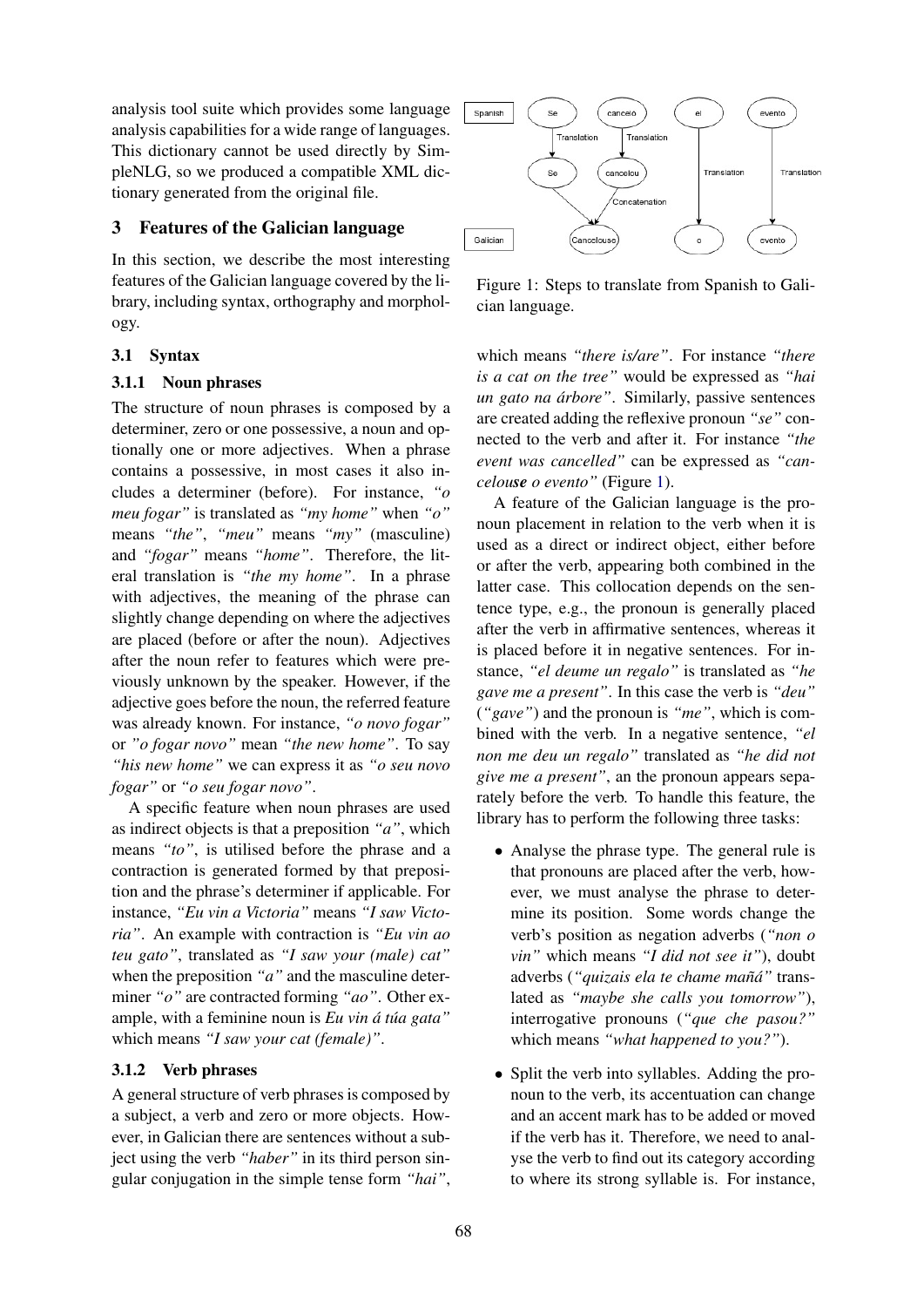

<span id="page-2-0"></span>Figure 2: Steps to translate from Spanish to Galician language.

the form *"entendo"*, the first person singular conjugation in the present simple tense form of the verb *"understand"*, is split as *"en-tendo"*.

• Accentuation. Once we know the verb's category, the last step is to concatenate the pronoun to the verb and to check the new word's accentuation, adding, moving or removing an accent mark. For instance, the first person singular conjugation in the past simple tense form *"dixen"* of the verb *"dicir"* (*"say"*) has the stress on its first syllable. If we add the pronoun *"lle"* expressed as *"to him"*, *"to her"* or *"to it"*, the composed word is 'díxenlle'. If we add the contraction of pronouns (Table [6\)](#page-4-9) *"llelo"*, composed by the pronoun *"lles"*, which means *"to them"*, and the pronoun *"o"*, which means *"it"*, the com-posed word is "díxenllelo" (Figure [2\)](#page-2-0). The stress of the new words in these examples is also their first syllable. However, due to the Galician orthography rules, an accent mark (which is not present in the original word) has to be put on these first syllables.

More details about pronoun concatenation are given in Section [3.3.3.](#page-2-1)

### 3.1.3 Interrogative phrases

Interrogative phrases can be formed in many ways by simply adding the punctuation mark at the end of the sentence. For example, "tes frío" that means *"you are cold"* can be transformed into a question simply adding the punctuation mark *"tes frío?"* that means *"are you cold?"*.

When the interrogative pronouns *"what"* and *"who"* have the role of indirect objects, the preposition *"a"* is inserted in the beginning of the question. For instance, *"a quen chamaches?"* can be expressed as *"who did you call?"*.

## 3.2 Orthography

General Galician orthography rules (e.g. punctuation, capital letters at the beginning of sentences...) are like English and Spanish ones. This means that SimpleNLG already has them implemented.

As we mentioned before, Galician has special rules for word categorisation regarding their stress syllables. Besides, some words have accent marks on one vowel to stress the strong syllable. The entries in the lexicon we use contain accents according to the Galician orthography rules. However, it does not contain generated words formed by contractions, so we implemented the corresponding accentuation rules to handle these cases.

### 3.3 Morphology

### 3.3.1 Gender and number

Determiners, nouns and adjectives have to be inflected in gender and number. Our lexicon provides the base form of a word but not its gender and number variations so we had to implement some rules to generate them when they are regular.

#### 3.3.2 Verb tenses

Verbs can be regular or irregular. We implemented some rules to generate regular forms, whereas the irregular ones are provided by the lexicon.

### <span id="page-2-1"></span>3.3.3 Morphophonology

Galician is a very rich language in terms of its morphophonology rules. SimpleNLG-GL implements the contractions that exist between prepositions and articles, and also between pronouns when they function as direct and indirect objects.

Prepositions and articles: The prepositions shown in Table [1](#page-3-0) can contract with definite articles, *"o"*, *"a"*, *"os"*, *"as"* which mean *"the"*, for instance *"o gato"* means *"the cat"*; and also indefinite articles, *"un"*, *"unha"*, *"uns"*, *"unhas"* which mean *"a"*, for instance, *"un gato"* means *"a cat"*. These contractions have the following meanings:

• *"a + definite article"* means *"to the"* whereas *"a + indefinite article"* means *"to a"*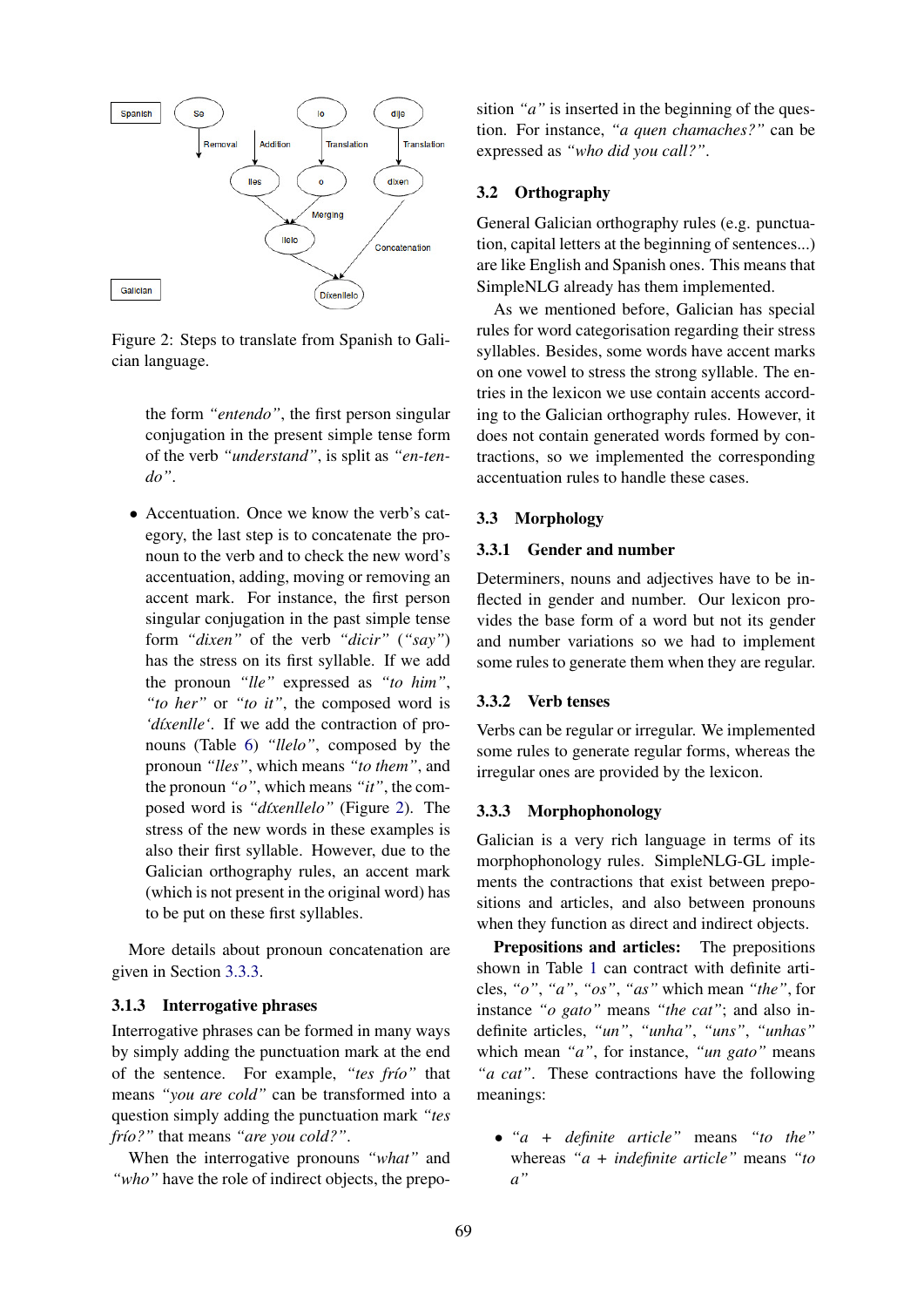| Galician | <b>English</b> |
|----------|----------------|
| а        | tο             |
| con      | with           |
| de       | оf             |
| en       | in             |
| por      | by             |
| tras     | after          |

<span id="page-3-0"></span>Table 1: Meaning of prepositions

|              |             | <b>Articles</b> |               |                 |                 |
|--------------|-------------|-----------------|---------------|-----------------|-----------------|
|              |             | 0               | a             | <b>OS</b>       | as              |
| Prepositions | a           | ao              | á             | aos             | ás              |
|              | con         | $_{\rm co}$     | ca            | cos             | cas             |
|              | de          | do              | da            | dos             | das             |
|              | en          | no              | na            | nos             | nas             |
|              | por<br>tras | polo<br>tralo   | pola<br>trala | polos<br>tralos | polas<br>tralas |

<span id="page-3-1"></span>Table 2: Contractions between prepositions and definite articles

- *"con + definite article"* means *"with the"* whereas *"con + indefinite article"* means *"with a"*
- *"de + definite article"* means *"of the"* whereas *"de + indefinite article"* means *"of a"*
- *"en + definite article"* means *"in the"* whereas *"en + indefinite article"* means *"in a"*
- *"por + definite article"* can mean *"by the"* whereas *"por + indefinite article"* can mean *"by a"*
- *"tras + definite article"* can mean *"after the"* whereas *"tras + indefinite article"* can *"after a"*

In Tables [2](#page-3-1) and [3](#page-3-2) the contractions are shown.

**Pronouns:** The atonic pronouns having the role of indirect objects shown in Table [4](#page-3-3) can also contract with others which have the role of direct objects which are shown in Table [5.](#page-3-4) For instance, the phrase *"El deumo"* (Figure [3\)](#page-3-5) is expressed as *"He gave it to me"*, where *"deu"* means *"gave"* and

|              |     | <b>Articles</b> |                       |     |                   |
|--------------|-----|-----------------|-----------------------|-----|-------------------|
|              |     | un              | unha                  | uns | unhas             |
|              | con |                 | cun cunha cuns cunhas |     |                   |
|              | de  |                 | dun dunha duns dunhas |     |                   |
| Prepositions | en  | nun             |                       |     | nunha nuns nunhas |

<span id="page-3-2"></span>Table 3: Contractions between prepositions and indefinite articles



Figure 3: Steps to translate from Spanish to Galician language.

<span id="page-3-5"></span>

| Galician   | <b>English</b>    |
|------------|-------------------|
| me         | to me             |
| che        | to you (singular) |
| 11e        | to him/her/it     |
| nos        | to us             |
| <b>VOS</b> | to you (plural)   |
| lles       | to them           |

<span id="page-3-3"></span>Table 4: Meaning of atonic pronouns with the role of indirect objects

*"mo"* is the contraction of *"me"* (*"to me"*) and *"o"* (*"it"*), respectively. In Table [6](#page-4-9) all possible combinations are shown.

#### 4 Availability, test and documentation

SimpleNLG-GL is available and fully downloadable at [\(Cascallar-Fuentes et al.,](#page-4-10) [2018\)](#page-4-10)

The documentation from SimpleNLG-ES has also been adapted to this version, and is also available at the library repository in the form of a wiki, as usual in SimpleNLG, which contains a tutorial with some examples.

SimpleNLG-GL has been tested using 180 unit tests adapted from SimpleNLG-ES. New tests have been generated to cover Galician language features not present in the Spanish language. We

| <b>Galician</b> | <b>English</b>   |
|-----------------|------------------|
| $\Omega$        | him/it           |
| a               | her/it           |
| OS              | them (masculine) |
| as              | them (feminine)  |

<span id="page-3-4"></span>Table 5: Meaning of atonic pronouns with the role of direct objects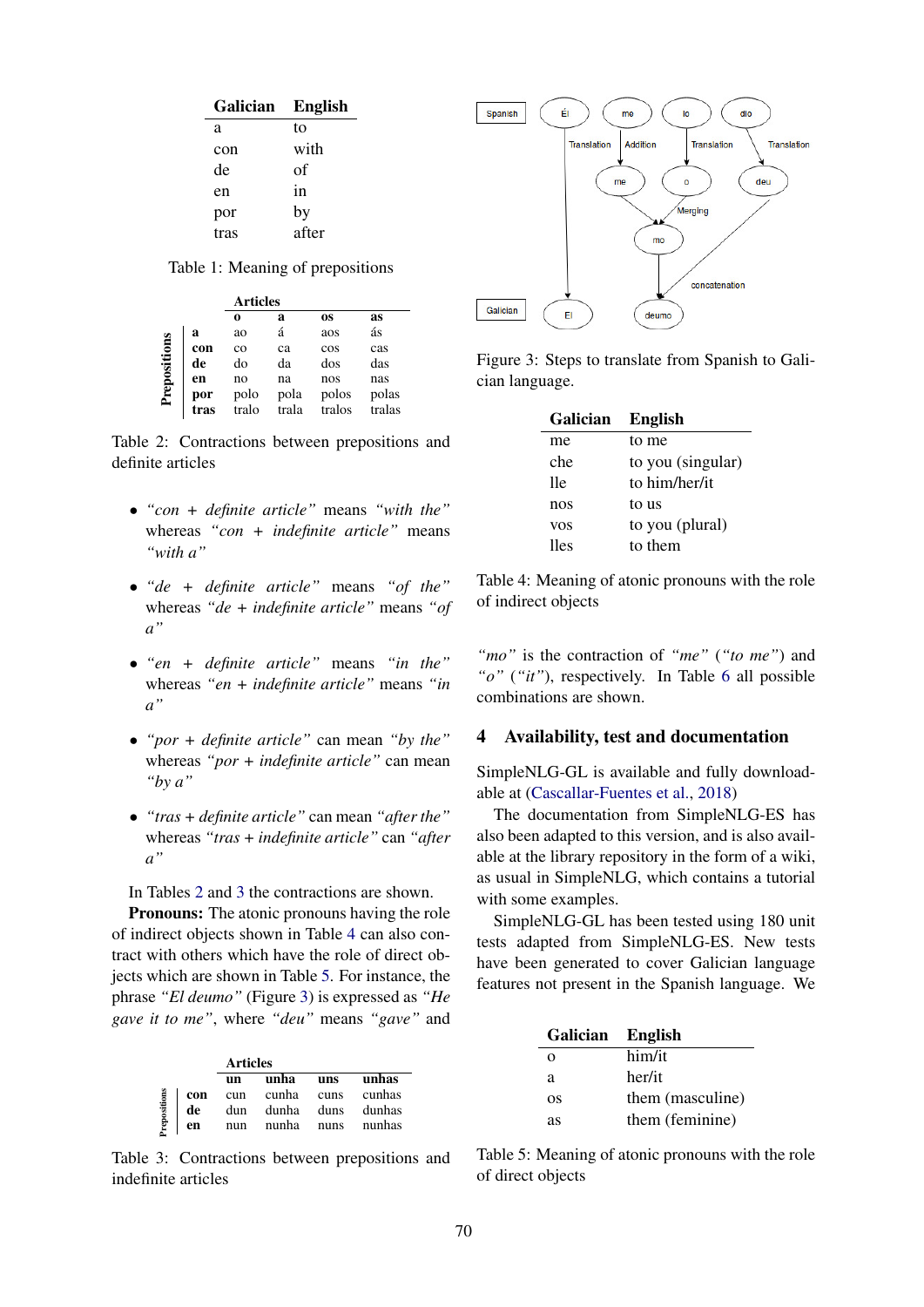|            | 0     | a      | OS.           | as     |
|------------|-------|--------|---------------|--------|
| me         | mo    | ma     | mos           | mas    |
| che        | cho   | cha    | chos          | chas   |
| lle        | llo   | lla    | llos          | llas   |
| nos        | nolo  | nola   | nolos         | nolas  |
| <b>VOS</b> | volo  | vola   | volos         | volas  |
| lles       | llelo | llela. | <b>llelos</b> | llelas |

<span id="page-4-9"></span>Table 6: Contractions between atonic pronouns

had to create new tests to cover the Galician language features previously described. For instance, we created 11 tests to cover contractions between all prepositions and articles, 4 tests to cover atonic pronouns collocation and 7 tests to cover contractions between atonic pronouns. Also, in some of the adapted tests from the Spanish version these features are present as well.

Besides, SimpleNLG-GL has been used in the real data-to-text service GALiWeather [\(Ramos-](#page-5-6)[Soto et al.,](#page-5-6) [2015\)](#page-5-6), which generates daily weather forecasts for the Galician municipalities in the Website of the Galician Meteorological Agency [\(Agency\)](#page-4-11). This service combines a template-based approach with the use of SimpleNLG-GL to generate correct sentences, in terms of the agreement between the elements of the phrase (for example, for choosing correct verb conjugations and ensuring gender and number coherence, among others).

## 5 Conclusions

We have described SimpleNLG-GL, an adaptation of the SimpleNLG Java realisation engine for Galician language, that provides a sophisticated covering of even the most complex rules found in this language. This library has been tested extensively using unit tests, 180 adapted from SimpleNLG-ES testing, whilst other 22 were newly developed for SimpleNLG-GL.

#### Acknowledgements

This research was supported by the Spanish Ministry of Economy and Competitiveness (grants TIN2014-56633-C3-1-R and TIN2017-84796-C2- 1-R) and the Galician Ministry of Education (grants GRC2014/030 and "accreditation 2016- 2019, ED431G/08"). All grants were co-funded by the European Regional Development Fund (ERDF/FEDER program). A. Ramos-Soto is funded by the "Consellería de Cultura, Educación e Ordenación Universitaria" (under the Postdoctoral Fellowship accreditation ED481B 2017/030).

### References

- <span id="page-4-11"></span>Galician Meteorological Agency. Meteogalicia website. <http://www.meteogalicia.gal>. Accessed: 2018-09-26.
- <span id="page-4-6"></span>John A. Bateman. 1997. [Enabling technology for mul](https://doi.org/10.1017/S1351324997001514)[tilingual natural language generation: the KPML de](https://doi.org/10.1017/S1351324997001514)[velopment environment.](https://doi.org/10.1017/S1351324997001514) *Natural Language Engineering*, 3(1):15–55.
- <span id="page-4-2"></span>Marcel Bollmann. 2011. [Adapting SimpleNLG to Ger](http://www.aclweb.org/anthology/W11-2817)[man.](http://www.aclweb.org/anthology/W11-2817) In *Proceedings of the 13th European Workshop on Natural Language Generation*, pages 133– 138. Association for Computational Linguistics.
- <span id="page-4-10"></span>Andrea Cascallar-Fuentes, Alejandro Ramos-Soto, and Alberto Bugarín. 2018. SimpleNLG-GL on CiTIUS GitHub. [https://github.com/](https://github.com/citiususc/SimpleNLG-GL) [citiususc/SimpleNLG-GL](https://github.com/citiususc/SimpleNLG-GL). Accessed: 2018- 09-26.
- <span id="page-4-3"></span>José Coch. 1996. [Overview of AlethGen.](http://www.aclweb.org/anthology/W96-0507) In *Eighth International Natural Language Generation Workshop (Posters and Demonstrations)*, pages 25–28. Association for Computational Linguistics.
- <span id="page-4-4"></span>Michael Elhadad and Jacques Robin. 1996. [An](http://www.aclweb.org/anthology/W96-0501) [Overview of SURGE: a Reusable Comprehensive](http://www.aclweb.org/anthology/W96-0501) [Syntactic Realization Component.](http://www.aclweb.org/anthology/W96-0501) In *Eighth International Natural Language Generation Workshop (Posters and Demonstrations)*, pages 1–4. Association for Computational Linguistics.
- <span id="page-4-8"></span>Real Academia Galega. 2012. Normas ortográficas e morfolóxicas do idioma galego. [https://academia.gal/documents/](https://academia.gal/documents/10157/704901/Normas+ortogr%C3%A1ficas+e+morfol%C3%B3xicas+do+idioma+galego.pdf) [10157/704901/Normas+ortogr%C3%](https://academia.gal/documents/10157/704901/Normas+ortogr%C3%A1ficas+e+morfol%C3%B3xicas+do+idioma+galego.pdf) [A1ficas+e+morfol%C3%B3xicas+do+](https://academia.gal/documents/10157/704901/Normas+ortogr%C3%A1ficas+e+morfol%C3%B3xicas+do+idioma+galego.pdf) [idioma+galego.pdf](https://academia.gal/documents/10157/704901/Normas+ortogr%C3%A1ficas+e+morfol%C3%B3xicas+do+idioma+galego.pdf). Accessed: 2018-09-26.
- <span id="page-4-0"></span>Albert Gatt and Ehud Reiter. 2009. [SimpleNLG: A Re](https://doi.org/10.3115/1610195.1610208)[alisation Engine for Practical Applications.](https://doi.org/10.3115/1610195.1610208) In *Proceedings of the 12th European Workshop on Natural Language Generation*, pages 90–93. Association for Computational Linguistics.
- <span id="page-4-7"></span>Irene Langkilde-Geary. 2002. [An Empirical Verifi](http://aclweb.org/anthology/W/W02/W02-2103.pdf)[cation of Coverage and Correctness for a General-](http://aclweb.org/anthology/W/W02/W02-2103.pdf)[Purpose Sentence Generator.](http://aclweb.org/anthology/W/W02/W02-2103.pdf) In *Proceedings of the International Natural Language Generation Conference*, pages 17–24.
- <span id="page-4-5"></span>Benoit Lavoie and Owen Rainbow. 1997. [A Fast and](https://doi.org/10.3115/974557.974596) [Portable Realizer for Text Generation Systems.](https://doi.org/10.3115/974557.974596) In *Proceedings of the 15th conference on Applied natural language processing*, pages 265–268. Association for Computational Linguistics.
- <span id="page-4-1"></span>Alessandro Mazzei, Cristina Battaglino, and Cristina Bosco. 2016. [SimpleNLG-IT: adapting SimpleNLG](https://doi.org/10.18653/v1/w16-6630) [to Italian.](https://doi.org/10.18653/v1/w16-6630) In *Proceedings of the 9th International Natural Language Generation conference*, pages 184–192. Association for Computational Linguistics.